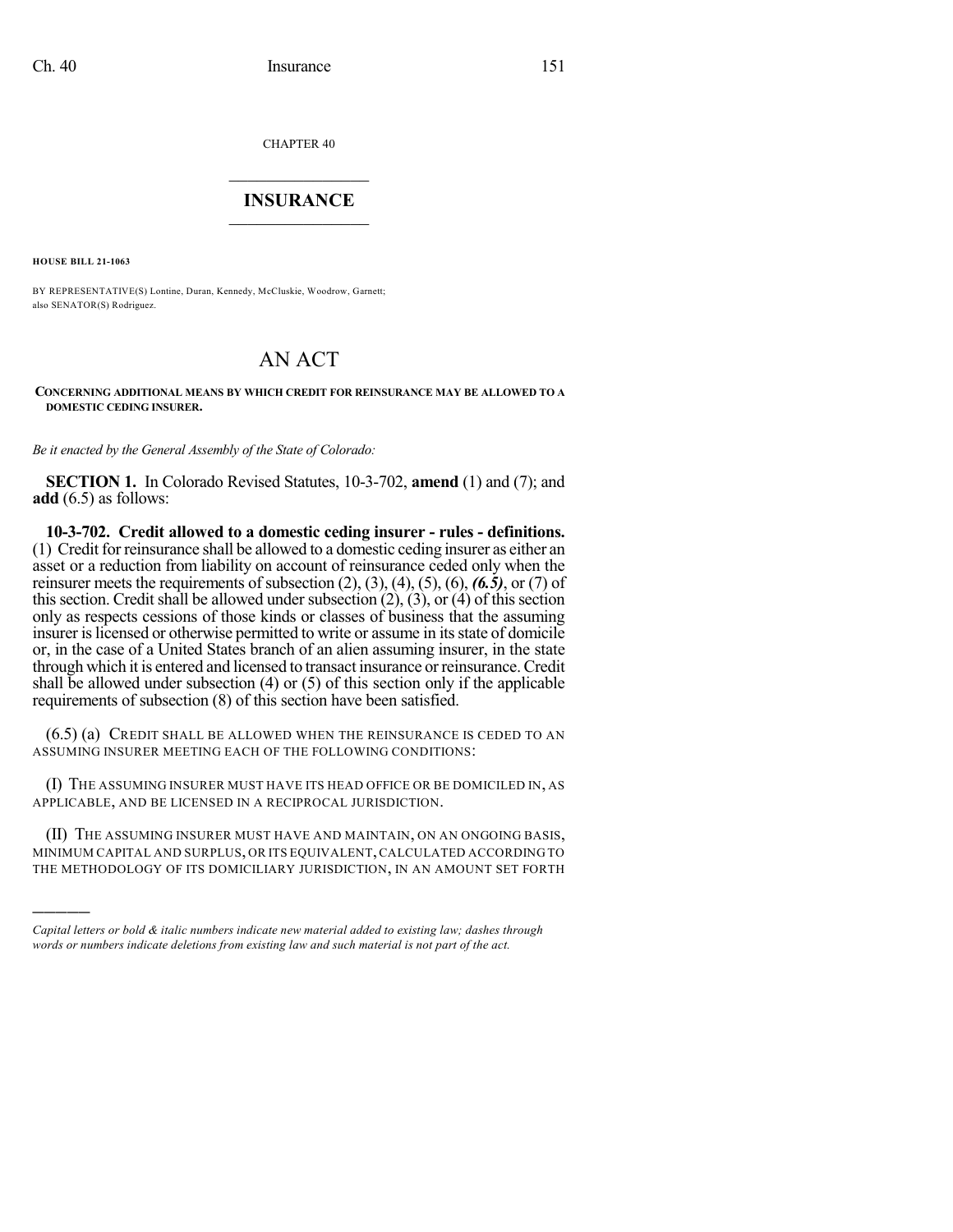152 Insurance Ch. 40

IN COMMISSIONER RULE. IF THE ASSUMING INSURER IS AN ASSOCIATION, INCLUDING INCORPORATED AND INDIVIDUAL UNINCORPORATED UNDERWRITERS,IT MUST HAVE AND MAINTAIN, ON AN ONGOING BASIS, MINIMUM CAPITAL AND SURPLUS EQUIVALENTS,NET OFLIABILITIES,CALCULATED ACCORDINGTO THE METHODOLOGY APPLICABLE IN ITS DOMICILIARY JURISDICTION AND A CENTRAL FUND CONTAINING A BALANCE IN AMOUNTS SET FORTH IN COMMISSIONER RULE.

(III) THE ASSUMING INSURER MUST HAVE AND MAINTAIN, ON AN ONGOING BASIS, A MINIMUM SOLVENCY OR CAPITAL RATIO, AS APPLICABLE, THAT IS SET FORTH IN COMMISSIONER RULE. IF THE ASSUMING INSURER IS AN ASSOCIATION, INCLUDING INCORPORATED AND INDIVIDUAL UNINCORPORATED UNDERWRITERS,IT MUST HAVE AND MAINTAIN, ON AN ONGOING BASIS, A MINIMUM SOLVENCY OR CAPITAL RATIO IN THE RECIPROCAL JURISDICTION WHERE THE ASSUMING INSURER HAS ITS HEAD OFFICE OR IS DOMICILED, AS APPLICABLE, AND MUST ALSO BE LICENSED.

(IV) THE ASSUMING INSURER MUST AGREE AND PROVIDE ADEQUATE ASSURANCE TO THE COMMISSIONER, IN A FORM SPECIFIED BY THE COMMISSIONER IN RULE, AS FOLLOWS:

(A) THE ASSUMING INSURER MUST PROVIDE PROMPT WRITTEN NOTICE AND EXPLANATION TO THE COMMISSIONER IF IT FALLS BELOW THE MINIMUM REQUIREMENTS SET FORTH IN SUBSECTION  $(6.5)(a)(II)$  OR  $(6.5)(a)(III)$  OF THIS SECTION OR IF ANY REGULATORY ACTION IS TAKEN AGAINST IT FOR SERIOUS NONCOMPLIANCE WITH APPLICABLE LAW;

(B) THE ASSUMING INSURER MUST CONSENT IN WRITING TO THE JURISDICTION OF THE COURTS OF THIS STATE AND TO THE APPOINTMENT OF THE COMMISSIONER AS AGENT FOR SERVICE OF PROCESS.THE COMMISSIONER MAY REQUIRE THAT CONSENT FOR SERVICE OF PROCESS BE PROVIDED TO THE COMMISSIONER AND INCLUDED IN EACH REINSURANCE AGREEMENT. NOTHING IN THIS SUBSECTION  $(6.5)(a)(IV)(B)$ LIMITS OR IN ANY WAY ALTERS THE CAPACITY OF PARTIES TO A REINSURANCE AGREEMENT TO AGREE TO ALTERNATIVE DISPUTE RESOLUTION MECHANISMS,EXCEPT TO THE EXTENT THAT THE AGREEMENTS ARE UNENFORCEABLE UNDER APPLICABLE INSOLVENCY OR DELINQUENCY LAW.

(C) THE ASSUMING INSURER MUST CONSENT IN WRITING TO PAY ALL FINAL JUDGMENTS, WHEREVER ENFORCEMENT IS SOUGHT, THAT HAVE BEEN OBTAINED BY A CEDING INSURER OR ITS LEGAL SUCCESSOR AND THAT HAVE BEEN DECLARED ENFORCEABLE IN THE JURISDICTION WHERE THE JUDGMENT WAS OBTAINED; AND

(D) EACH REINSURANCE AGREEMENT MUST INCLUDE A PROVISION REQUIRING THE ASSUMING INSURER TO PROVIDE SECURITY IN AN AMOUNT EQUAL TO ONE HUNDRED PERCENT OF THE ASSUMING INSURER'S LIABILITIES ATTRIBUTABLE TO REINSURANCE CEDED PURSUANT TO THAT AGREEMENT IF THE ASSUMING INSURER RESISTS ENFORCEMENT OF EITHER A FINAL JUDGMENT THAT IS ENFORCEABLE UNDER THE LAW OF THE JURISDICTION IN WHICH IT WAS OBTAINED OR OF A PROPERLY ENFORCEABLE ARBITRATION AWARD, WHETHER OBTAINED BY THE CEDING INSURER OR BY ITS LEGAL SUCCESSOR ON BEHALF OF ITS RESOLUTION ESTATE.

(V) THE ASSUMING INSURER MUST CONFIRM THAT IT IS NOT PRESENTLY PARTICIPATING IN ANY SOLVENT SCHEME OF ARRANGEMENT THAT INVOLVES THIS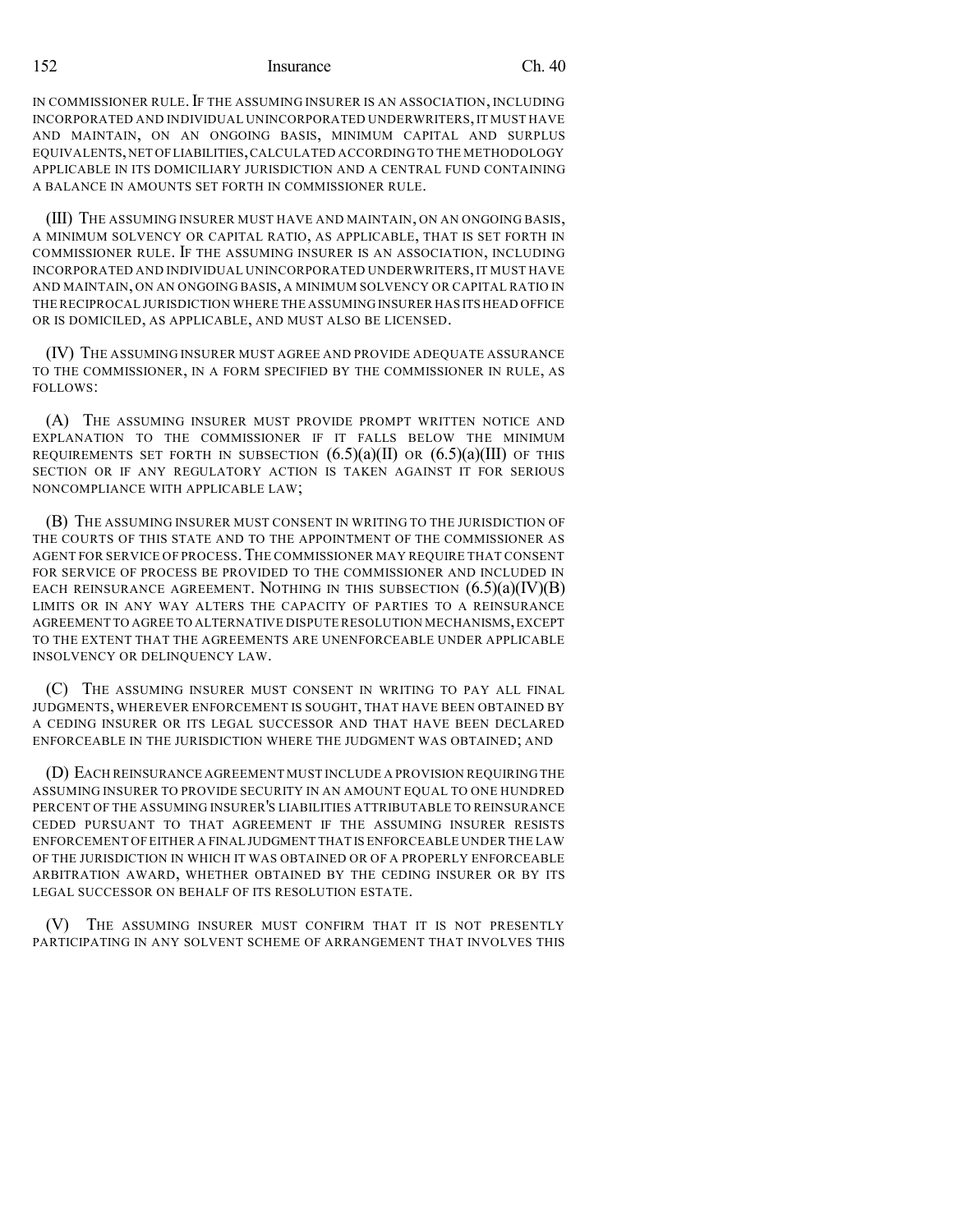### Ch. 40 Insurance 153

STATE'S CEDING INSURERS OR, IF THE ASSUMING INSURER ENTERS INTO SUCH A SOLVENT SCHEME OF ARRANGEMENT, AGREE TO NOTIFY THE CEDING INSURER AND THE COMMISSIONER OF THE ARRANGEMENT AND AGREE TO PROVIDE SECURITY IN AN AMOUNT EQUAL TO ONE HUNDRED PERCENT OFTHE ASSUMING INSURER'S LIABILITIES TO THE CEDING INSURER. THE SECURITY MUST BE IN A FORM CONSISTENT WITH SUBSECTION (6) OF THIS SECTION AND SECTION 10-3-703 AND AS SPECIFIED BY THE COMMISSIONER IN RULE.

(VI) THE ASSUMING INSURER OR ITS LEGAL SUCCESSOR MUST PROVIDE, IF REQUESTED BY THE COMMISSIONER, ON BEHALF OF ITSELF AND ANY LEGAL PREDECESSORS, CERTAIN DOCUMENTATION TO THE COMMISSIONER, AS SPECIFIED BY THE COMMISSIONER IN RULE.

(VII) THE ASSUMING INSURER MUST MAINTAIN A PRACTICE OF PROMPT PAYMENT OF CLAIMS UNDER REINSURANCE AGREEMENTS, PURSUANT TO CRITERIA SET FORTH IN COMMISSIONER RULE.

(VIII) THE ASSUMING INSURER'S SUPERVISORY AUTHORITY MUST CONFIRM TO THE COMMISSIONER ON AN ANNUAL BASIS THAT, AS OF THE PRECEDING DECEMBER 31OR AT THE ANNUAL DATE OTHERWISE STATUTORILY REPORTED TO THE RECIPROCAL JURISDICTION, THE ASSUMING INSURER COMPLIES WITH THE REQUIREMENTS SET FORTH IN SUBSECTIONS  $(6.5)(a)(II)$  AND  $(6.5)(a)(III)$  OF THIS SECTION.

(b) (I) THE COMMISSIONER SHALL TIMELY CREATE AND PUBLISH A LIST OF RECIPROCAL JURISDICTIONS.

(II) A LIST OF RECIPROCAL JURISDICTIONS IS PUBLISHED THROUGH THE NAIC COMMITTEE PROCESS. THE COMMISSIONER'S LIST MUST INCLUDE ANY RECIPROCAL JURISDICTION AS DESCRIBED IN SUBSECTION  $(6.5)(h)(III)(A)$  OR  $(6.5)(h)(III)(B)$  OF THIS SECTION AND MUST CONSIDER ANY OTHER RECIPROCAL JURISDICTION INCLUDED ON THE NAIC LIST OF RECIPROCAL JURISDICTIONS. THE COMMISSIONER MAY APPROVE A JURISDICTION THAT DOES NOT APPEAR ON THE NAIC LIST IN ACCORDANCE WITH CRITERIA TO BE DEVELOPED UNDER RULES ISSUED BY THE COMMISSIONER.

(III) THE COMMISSIONER MAY REMOVE A JURISDICTION FROM THE LIST OF RECIPROCAL JURISDICTIONS UPON A DETERMINATION THAT THE JURISDICTION NO LONGER MEETS THE REQUIREMENTS OF A RECIPROCAL JURISDICTION IN ACCORDANCE WITH A PROCESS SET FORTH IN RULES ISSUED BY THE COMMISSIONER; EXCEPT THAT THE COMMISSIONER SHALL NOT REMOVE FROM THE LIST A RECIPROCAL JURISDICTION AS DESCRIBED IN SUBSECTION  $(6.5)(h)(III)(A)$  OR  $(6.5)(h)(III)(B)$  OF THIS SECTION. UPON REMOVAL OF A RECIPROCAL JURISDICTION FROM THE LIST, CREDIT FOR REINSURANCE CEDED TO AN ASSUMING INSURER THAT HAS ITS HOME OFFICE OR IS DOMICILED IN THAT JURISDICTION SHALL BE ALLOWED, IF OTHERWISE ALLOWED PURSUANT TO THIS PART 7.

(c) THE COMMISSIONER SHALL TIMELY CREATE AND PUBLISH A LIST OF ASSUMING INSURERS THAT HAVE SATISFIED THE CONDITIONS SET FORTH IN THIS SUBSECTION (6.5) AND TO WHICH CESSIONS SHALL BE GRANTED CREDIT IN ACCORDANCE WITH THIS SUBSECTION (6.5). THE COMMISSIONER MAY ADD AN ASSUMING INSURER TO THE LIST IF AN NAIC-ACCREDITED JURISDICTION HAS ADDED THE ASSUMING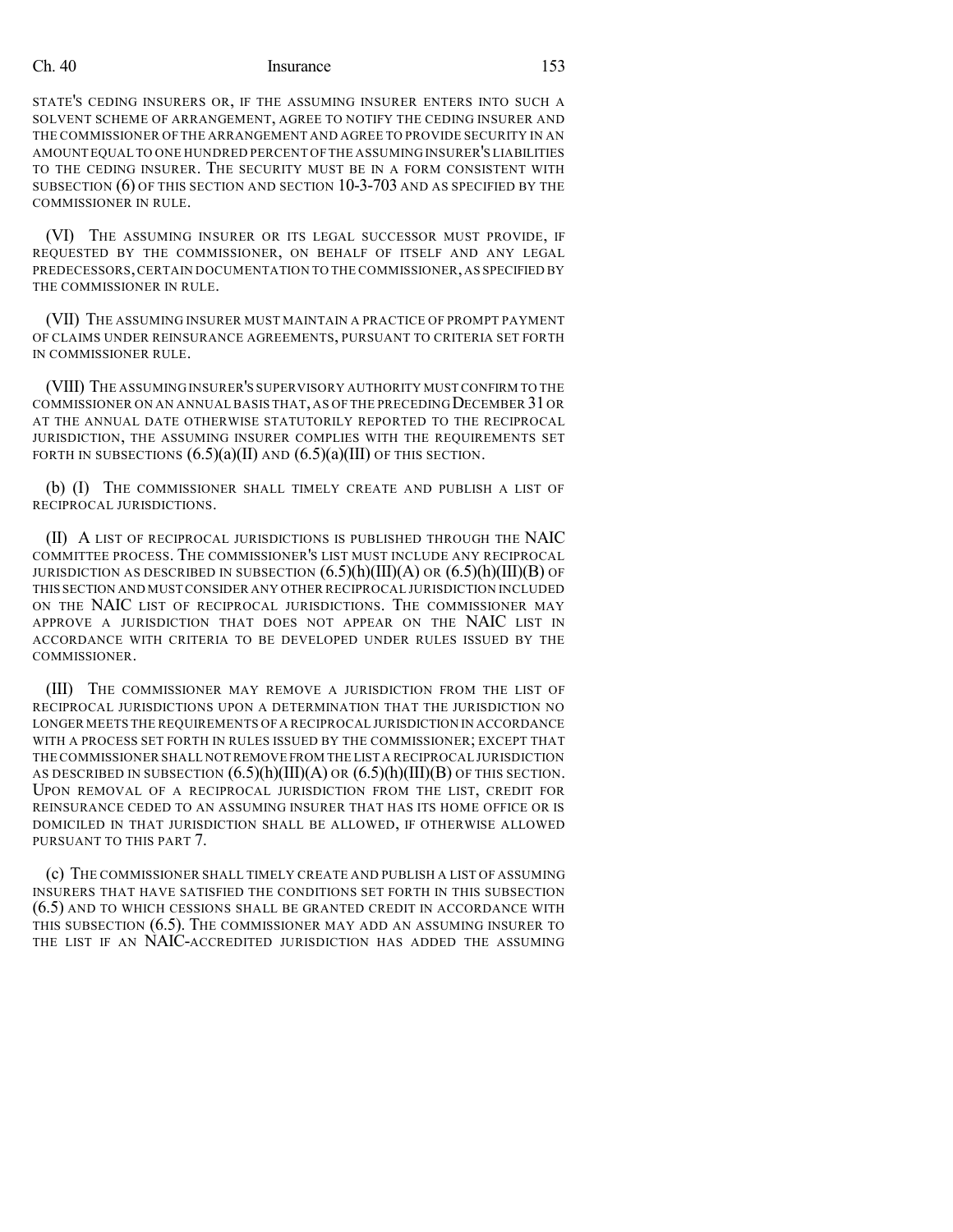### 154 Insurance Ch. 40

INSURER TO A LIST OF ASSUMING INSURERS OR IF, UPON INITIAL ELIGIBILITY, THE ASSUMING INSURER SUBMITS THE INFORMATION TO THECOMMISSIONER ASREQUIRED UNDER SUBSECTION  $(6.5)(a)(IV)$  of this section and complies with any ADDITIONAL REQUIREMENT THAT THE COMMISSIONER MAY IMPOSE IN RULE,EXCEPT TO THE EXTENT THAT THE REQUIREMENT CONFLICTS WITH AN APPLICABLE COVERED AGREEMENT.

(d) (I) IF THE COMMISSIONER DETERMINES THAT AN ASSUMING INSURER NO LONGER MEETS ONE OR MORE OF THE REQUIREMENTS UNDER THIS SUBSECTION  $(6.5)$ , THE COMMISSIONER MAY REVOKE OR SUSPEND THE ELIGIBILITY OF THE ASSUMING INSURER FOR RECOGNITION UNDER THIS SUBSECTION (6.5) IN ACCORDANCE WITH PROCEDURES SET FORTH IN RULE.

(II) WHILE AN ASSUMING INSURER'S ELIGIBILITY IS SUSPENDED, NO REINSURANCE AGREEMENT ISSUED, AMENDED, OR RENEWED AFTER THE EFFECTIVE DATE OF THE SUSPENSION QUALIFIES FOR CREDIT, EXCEPT TO THE EXTENT THAT THE ASSUMING INSURER'S OBLIGATIONS UNDER THE CONTRACT ARE SECURED IN ACCORDANCE WITH SECTION 10-3-703.

(III) IF AN ASSUMING INSURER'S ELIGIBILITY IS REVOKED, NO CREDIT FOR REINSURANCE MAY BE GRANTED AFTER THE EFFECTIVE DATE OF THE REVOCATION WITH RESPECT TO ANY REINSURANCE AGREEMENTS ENTERED INTO BY THE ASSUMING INSURER,INCLUDING REINSURANCE AGREEMENTS ENTERED INTO PRIOR TO THE DATE OF REVOCATION, EXCEPT TO THE EXTENT THAT THE ASSUMING INSURER'S OBLIGATIONS UNDER THE CONTRACT ARE SECURED IN A FORM ACCEPTABLE TO THE COMMISSIONER AND CONSISTENT WITH SECTION 10-3-703.

(e) IF SUBJECT TO A LEGAL PROCESS OF REHABILITATION, LIQUIDATION, OR CONSERVATION,AS APPLICABLE,THE CEDING INSURER OR ITSREPRESENTATIVE MAY SEEK AND, IF DETERMINED APPROPRIATE BY THE COURT IN WHICH THE PROCEEDINGS ARE PENDING, MAY OBTAIN AN ORDER REQUIRING THAT THE ASSUMING INSURER POST SECURITY FOR ALL OUTSTANDING CEDED LIABILITIES.

(f) NOTHING IN THIS SUBSECTION (6.5):

(I) PRECLUDES AN ASSUMING INSURER FROM PROVIDING THE COMMISSIONER WITH INFORMATION ON A VOLUNTARY BASIS; OR

(II) LIMITS OR IN ANY WAY ALTERS THE CAPACITY OF PARTIES TO A REINSURANCE AGREEMENT TO AGREE ON REQUIREMENTS FOR SECURITY OR OTHER TERMS IN THAT REINSURANCE AGREEMENT, EXCEPT AS EXPRESSLY PROHIBITED BY THIS PART 7 OR OTHER APPLICABLE LAW OR RULE.

 $(g)$  (I) CREDIT MAY BE TAKEN UNDER THIS SUBSECTION  $(6.5)$  ONLY FOR REINSURANCE AGREEMENTS ENTERED INTO, AMENDED, OR RENEWED ON OR AFTER THE EFFECTIVE DATE OF THIS SUBSECTION  $(6.5)$  and only with respect to losses INCURRED AND RESERVES REPORTED ON OR AFTER THE LATER OF:

(A) THE DATE ON WHICH THE ASSUMING INSURER HAS MET ALL ELIGIBILITY REQUIREMENTS PURSUANT TO SUBSECTIONS  $(6.5)(a)$  and  $(6.5)(b)$  of this section; AND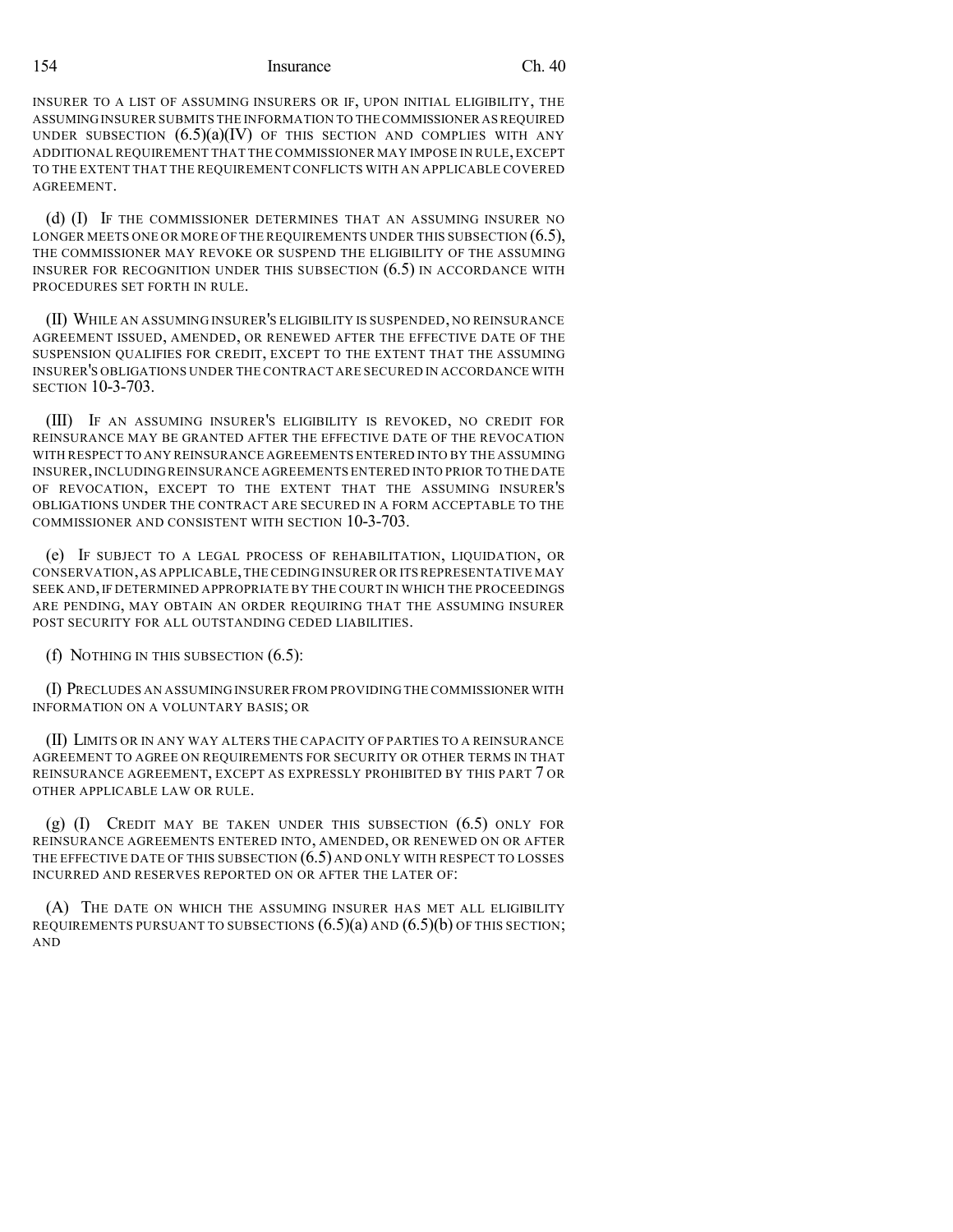## Ch. 40 Insurance 155

(B) THE EFFECTIVE DATE OF THE NEW REINSURANCE AGREEMENT, AMENDMENT, OR RENEWAL.

(II) THIS SUBSECTION (6.5)(g) DOES NOT ALTER OR IMPAIR A CEDING INSURER'S RIGHT TO TAKE CREDIT FOR REINSURANCE, TO THE EXTENT THAT CREDIT IS NOT AVAILABLE UNDER THIS SUBSECTION (6.5),AS LONG AS THE REINSURANCE QUALIFIES FOR CREDIT UNDER ANY OTHER APPLICABLE PROVISION OF THIS PART 7.

(III) NOTHING IN THIS SUBSECTION  $(6.5)(g)$ :

(A) AUTHORIZES AN ASSUMING INSURER TO WITHDRAW OR REDUCE THE SECURITY PROVIDED UNDER ANY REINSURANCE AGREEMENT, EXCEPT AS PERMITTED BY THE TERMS OF THE AGREEMENT; OR

(B) LIMITS OR IN ANY WAY ALTERS THE CAPACITY OF PARTIES TO ANY REINSURANCE AGREEMENT TO RENEGOTIATE THE AGREEMENT.

(h) AS USED IN THIS SUBSECTION (6.5):

(I) "COVERED AGREEMENT"MEANS AN AGREEMENT ENTERED INTO PURSUANT TO THE FEDERAL "DODD-FRANK WALL STREET REFORM AND CONSUMER PROTECTION ACT", AS AMENDED, 31 U.S.C. SECS. 313 AND 314, THAT IS CURRENTLY IN EFFECT OR IN A PERIOD OF PROVISIONAL APPLICATION AND ADDRESSES THE ELIMINATION, UNDER SPECIFIED CONDITIONS,OFCOLLATERAL REQUIREMENTS AS A CONDITION FOR ENTERING INTO ANY REINSURANCE AGREEMENT WITH A CEDING INSURER DOMICILED IN THIS STATE OR FOR ALLOWING THE CEDING INSURER TO RECOGNIZE CREDIT FOR REINSURANCE.

(II) "NAIC" MEANS THE NATIONAL ASSOCIATION OF INSURANCE COMMISSIONERS OR ANY ANALOGOUS SUCCESSOR ORGANIZATION.

(III) "RECIPROCAL JURISDICTION"MEANS A JURISDICTION THAT MEETS ONE OF THE FOLLOWING CONDITIONS:

(A) A NON-UNITED STATES JURISDICTION THAT IS SUBJECT TO AN IN-FORCE COVERED AGREEMENT WITH THE UNITED STATES, EACH WITHIN ITS LEGAL AUTHORITY, OR, IN THE CASE OF A COVERED AGREEMENT BETWEEN THE UNITED STATES AND THE EUROPEAN UNION, IS A MEMBER STATE OF THE EUROPEAN UNION;

(B) A UNITED STATES JURISDICTION THAT MEETS THE REQUIREMENTS FOR ACCREDITATION UNDER THE NAIC FINANCIAL STANDARDS AND ACCREDITATION PROGRAM; OR

(C) A QUALIFIED JURISDICTION, AS DETERMINED BY THE COMMISSIONER PURSUANT TO SUBSECTION  $(6)(d)$  of this section, that is not otherwise DESCRIBED IN SUBSECTION  $(6.5)$ (h)(III)(A) OR  $(6.5)$ (h)(III)(B) OF THIS SECTION AND THAT MEETS CERTAIN ADDITIONAL REQUIREMENTS, CONSISTENT WITH THE TERMS AND CONDITIONS OF IN-FORCE COVERED AGREEMENTS, AS SPECIFIED BY THE COMMISSIONER IN RULE.

(7) Credit shall be allowed when the reinsurance is ceded to an assuming insurer